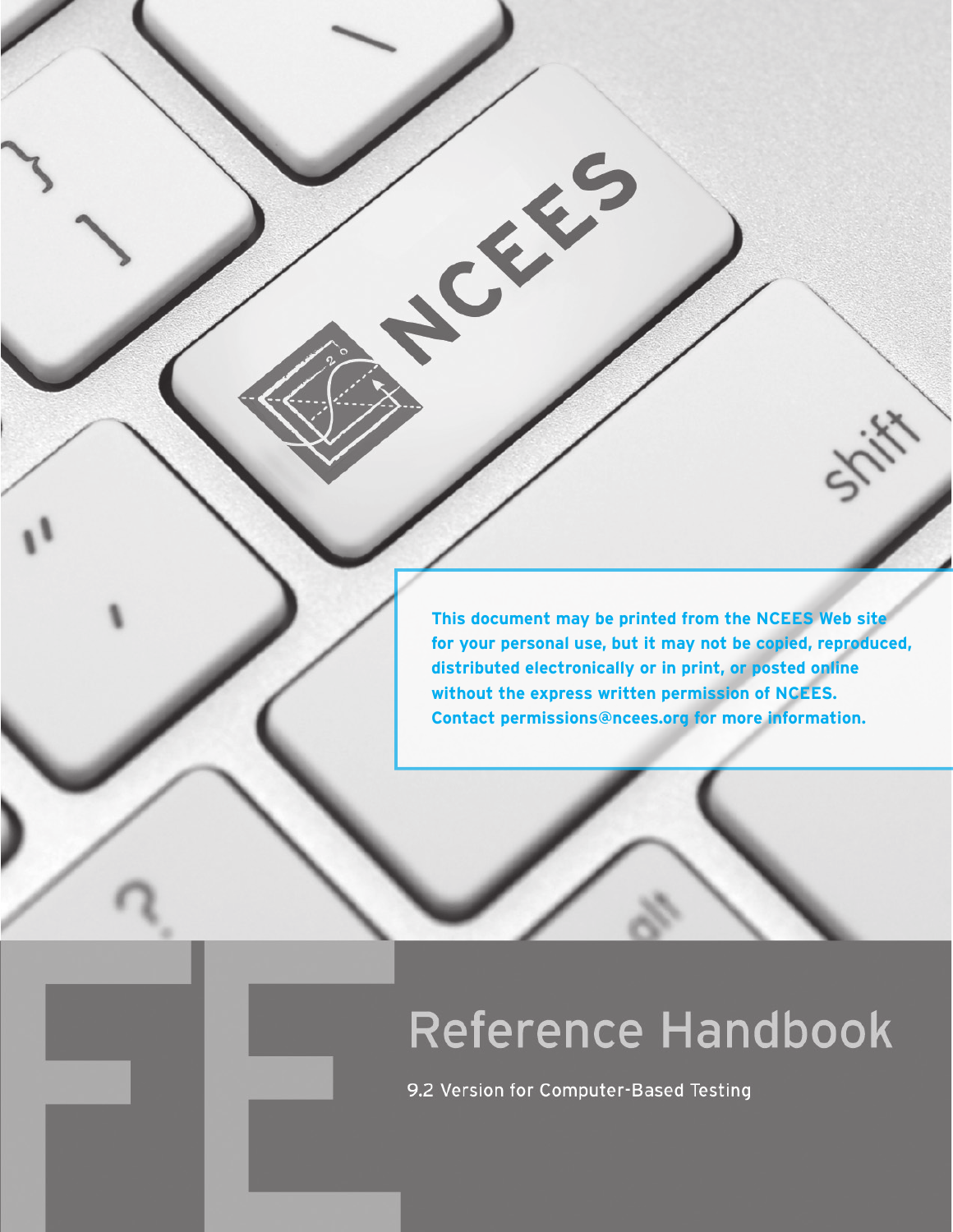Copyright ©2013 by NCEES®. All rights reserved.

All NCEES material is copyrighted under the laws of the United States. No part of this publication may be reproduced, stored in a retrieval system, or transmitted in any form or by any means without the prior written permission of NCEES. Requests for permissions should be addressed in writing to permissions@ncees.org.

PO Box 1686 Clemson, SC 29633 800-250-3196 www.ncees.org

ISBN 978-1-932613-67-4

Printed in the United States of America Third printing June 2014 Edition 9.2